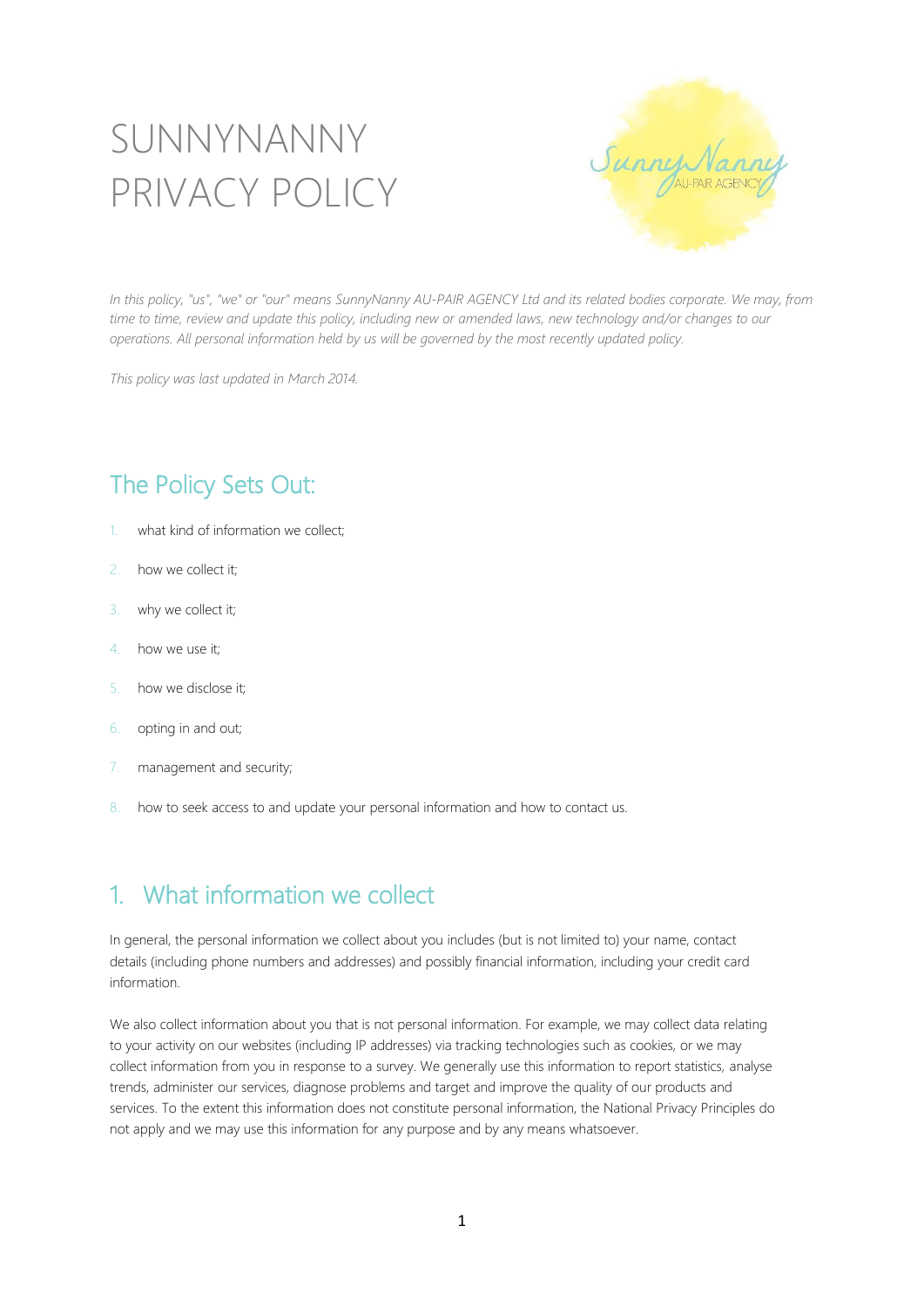## 2. How do we collect it

We may collect your personal information from a variety of sources, including from you, advertisers, mailing lists, recruitment agencies, contractors and business partners.

We may collect your personal information when you request or acquire a service from us, register with us, provide a service to us, complete a survey or questionnaire, enter a competition or event, contribute in a fundraising event, participate in our services (including our radio programs, blogs and forums) or when you communicate with us by e-mail, telephone or in writing.

If, at any time, you provide personal or other information about someone other than yourself, you warrant that you have that person's consent to provide such information for the purpose specified.

### 3. Why we collect it

The primary purpose for which we collect information about you is to provide you with services you have requested. We also collect information about you for the purposes outlined below.

We may state a more specific purpose at the point we collect your information.

If you do not provide us with the information that we request, we may not be able to provide you with our services.

#### 4. How we use it

In addition to the primary purpose outlined above, we may use the personal information we collect, and you consent to us using your personal information:

- to provide you with news and information about our products and services;
- to send marketing and promotional material that we believe you may be interested in. This material may relate to any of SunnyNanny businesses or a third party business which we believe may be of interest to you;
- for purposes necessary or incidental to the provision of goods and services to you;
- to personalise and customise your experiences;
- to manage and enhance our products and services;
- to communicate with you, including by email, mail or telephone;
- to conduct competitions or promotions on behalf of Fairfax and selected third parties;
- to verify your identity;
- to investigate any complaints about or made by you, or if we have reason to suspect that you are in breach of any of our terms and conditions or that you are or have been otherwise engaged in any unlawful activity;
- and/or as required or permitted by any law (including the Privacy Act).

#### 5. How we disclose it

We may disclose personal information, and you consent to us disclosing your personal information, to employees of SunnyNanny (in which case, your personal information will be collected, used, disclosed, managed and stored in accordance with this policy).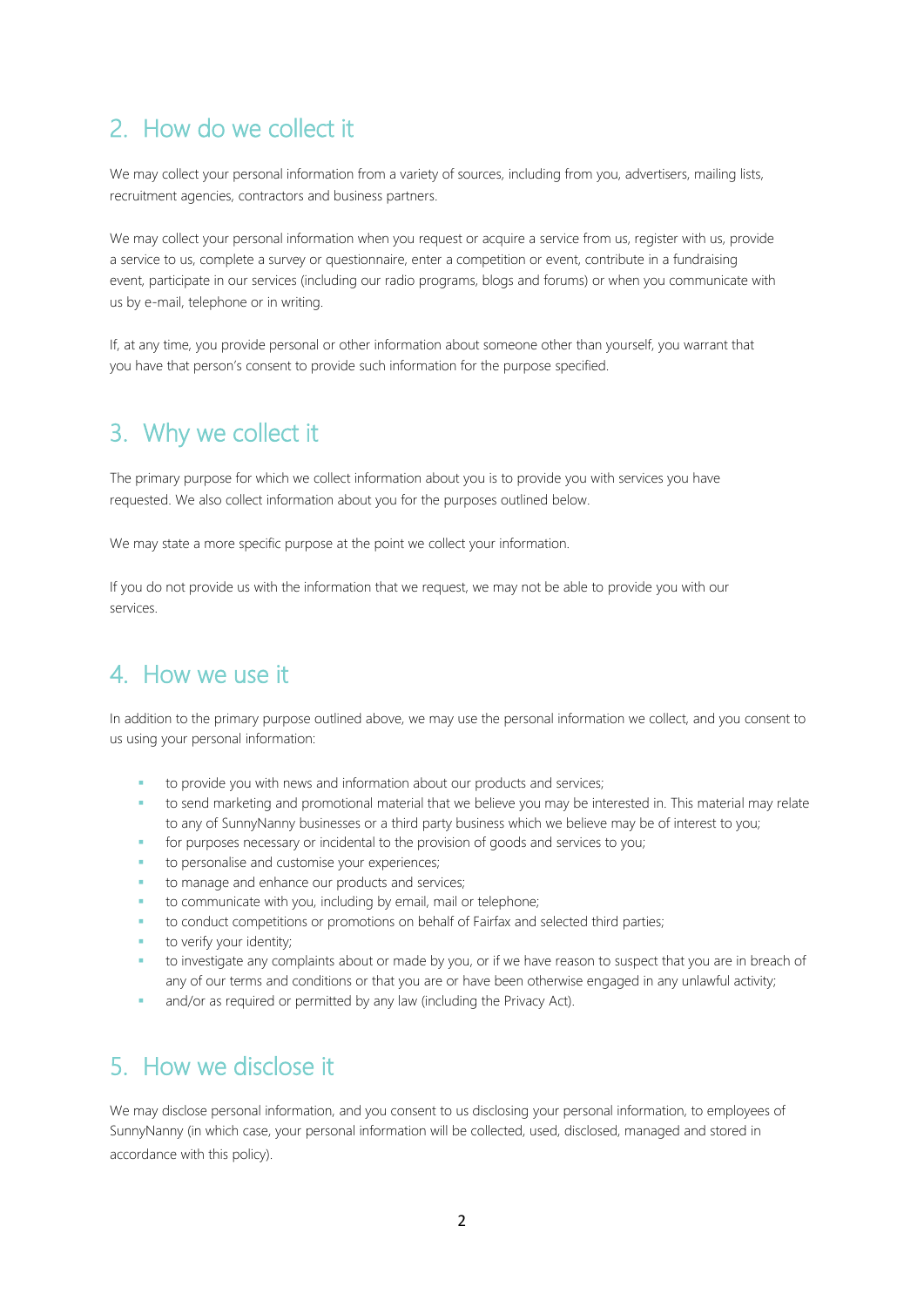We may also disclose personal information, and you consent to us disclosing your personal information, to third parties:

- engaged by us to perform functions or provide services on our behalf, such as newsagents, processing credit card information, mailouts, debt collection, marketing, research and advertising;
- that are our agents, business partners or joint venture entities or partners;
- that sponsor or promote any competition that we conduct or promote via our services;
- authorised by you to receive information held by us;
- as part of any investigation into you or your activity, for example, if we have reason to suspect that you have committed a breach of any of our terms and conditions, or have otherwise been engaged in any unlawful activity, and we reasonably believe that disclosure is necessary to the Police, any relevant authority or enforcement body, or your Internet Service Provider or network administrator;
- as part of a sale (or proposed sale) of all or part of our business;
- and/or as required or permitted by any law

## 6. Opting in or out

.

At the point we collect information from you, you may be asked to "opt in" to consent to us using or disclosing your personal information other than in accordance with this policy or any applicable law. For example, you may be asked to opt-in to receive further information or communications from our advertisers and supporters which do not fall into one of the categories described above.

You will generally be given the opportunity to "opt out" from receiving communications from us or from third parties that send communications to you in accordance with this policy. For example, you will be given the option to unsubscribe from email newsletters and other marketing or promotional material sent by us. You may "opt out" from receiving these communications by either clicking on an unsubscribe link at the end of an email or by sending email to info@sunnynanny.com.

If you receive communications purporting to be connected with us or our services that you believe have been sent to you other than in accordance with this policy, or in breach of any law, please send an email informing us to info@sunnynanny.com.

#### 7. Management and Security

Other than in relation to Non-Confidential Information, we will take all reasonable steps to protect the personal information that we hold from misuse, loss, or unauthorised access, including by means of firewalls, pass word access, secure servers and encryption of credit card transactions.

However, you acknowledge that the security of online transactions and the security of communications sent by electronic means or by post cannot be guaranteed. You provide information to us via the internet or by post at your own risk. We cannot accept responsibility for misuse or loss of, or unauthorised access to, your personal information where the security of information is not within our control.

You acknowledge that we are not responsible for the privacy or security practices of any third party (including third parties that we are permitted to disclose your personal information to in accordance with this policy or any applicable laws). The collection and use of your information by such third party/ies may be subject to separate privacy and security policies. If you suspect any misuse or loss of, or unauthorised access to, your personal information, please let us know immediately.